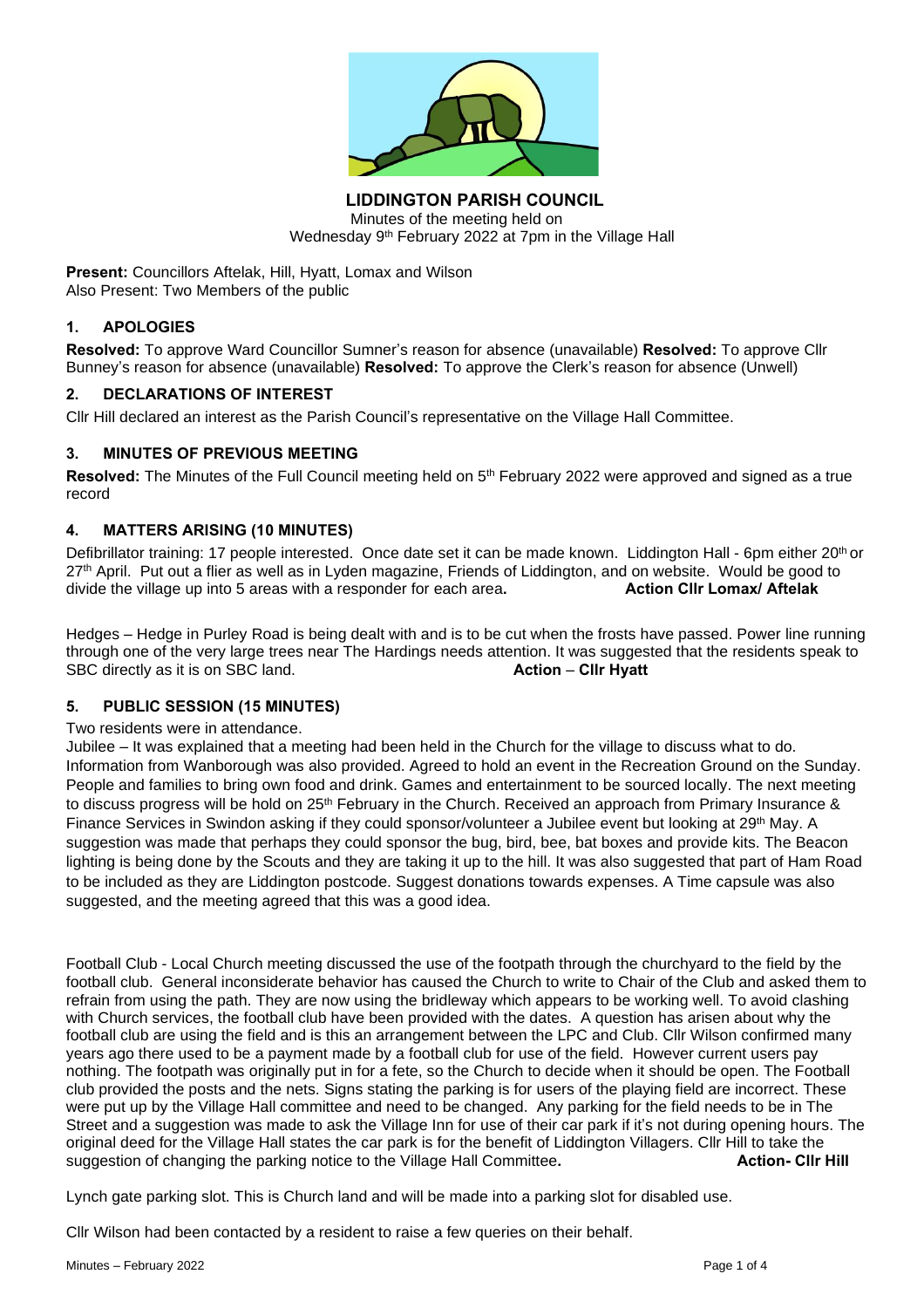- **•** Jubilee Memorial. The resident wished to know if there would be a memorial for the Jubilee. The meeting suggested that some trees are planted on the Clump for the memorial.
- **•** Fencing off the play area. The resident also wished to know if the play area was going to be fenced off to prevent dog fouling in the park. Cllr Wilson to obtain quotes before a decision can be made.
	- **Action- Cllr Wilson**

**Action- Cllr Lomax**

**•** Ridgeway Crossroads. Concern raised over parking and the littering that is taking place. Cllr Lomax to contact Ward Cllr Sumner to ask SBC if a notice can be put there regarding littering/fly tipping.

Cllr Wilson to contact the resident to follow up on all the points that were raised.

A resident asked if there were any volunteers to deliver the Lyden Magazine in Purley Road. Cllr Hyatt volunteered.

Gigabyte Fibre- A resident asked if there was an update on the broadband. Cllr Lomax referred to the report provided by Ward Cllr Sumner; it should be mid- March to end of April for the first tranche. Medbourne Lane area will be completed by the end of August.

#### **6. PLANNING MATTERS (10 MINUTES)**

(a) **To consider any planning applications:**

Application: S/OUT/20/0160 (25<sup>th</sup> February)

**Location:** Land At Foxbridge Village, New Eastern Villages Wanborough Road Wanborough

**Proposal**: Outline application for mixed use development comprising up to 358 dwellings and a mixed use hub of up to 1,550sqm (use classes A1/A2/A3/A4/A5 and D1) with associated works. Details of the access from the Southern Connector Road to be determined with all other matters reserved (Revised details).

(b) **To note any decisions:**

**Application:** S/LBC/21/1661

**Location:** April Cottage, 22 The Green, Liddington, SN4 0HG **Proposal:** Installation of solar PV panels to garage roof-Withdrawn

**Application:** S/HOU/21/1764

**Location:** 2 Manor View, Liddington, SN4 0HP **Proposal:** Installation of 4no. velux roof lights **–** Granted

**Application:** S/21/1281/SASM

**Location:** Rhodes Farm House, The Street Liddington, SN4 0HD **Proposal:** Change of use of from agricultural Dutch Barn to domestic garage & workshop including alterations to external materials - Granted

#### **7. WARD COUNCILLOR REPORT (10 MINUTES)**

Cllr Lomax presented the report, in absence of Ward Cllr Sumner. Purley Road – A report will be sent to LPC regarding a property in Purley Road Local Plan- has been delayed until late 2022. Gigabyte- Phase 1 will be completed by May 2022, phase 2 will be complete in August 2022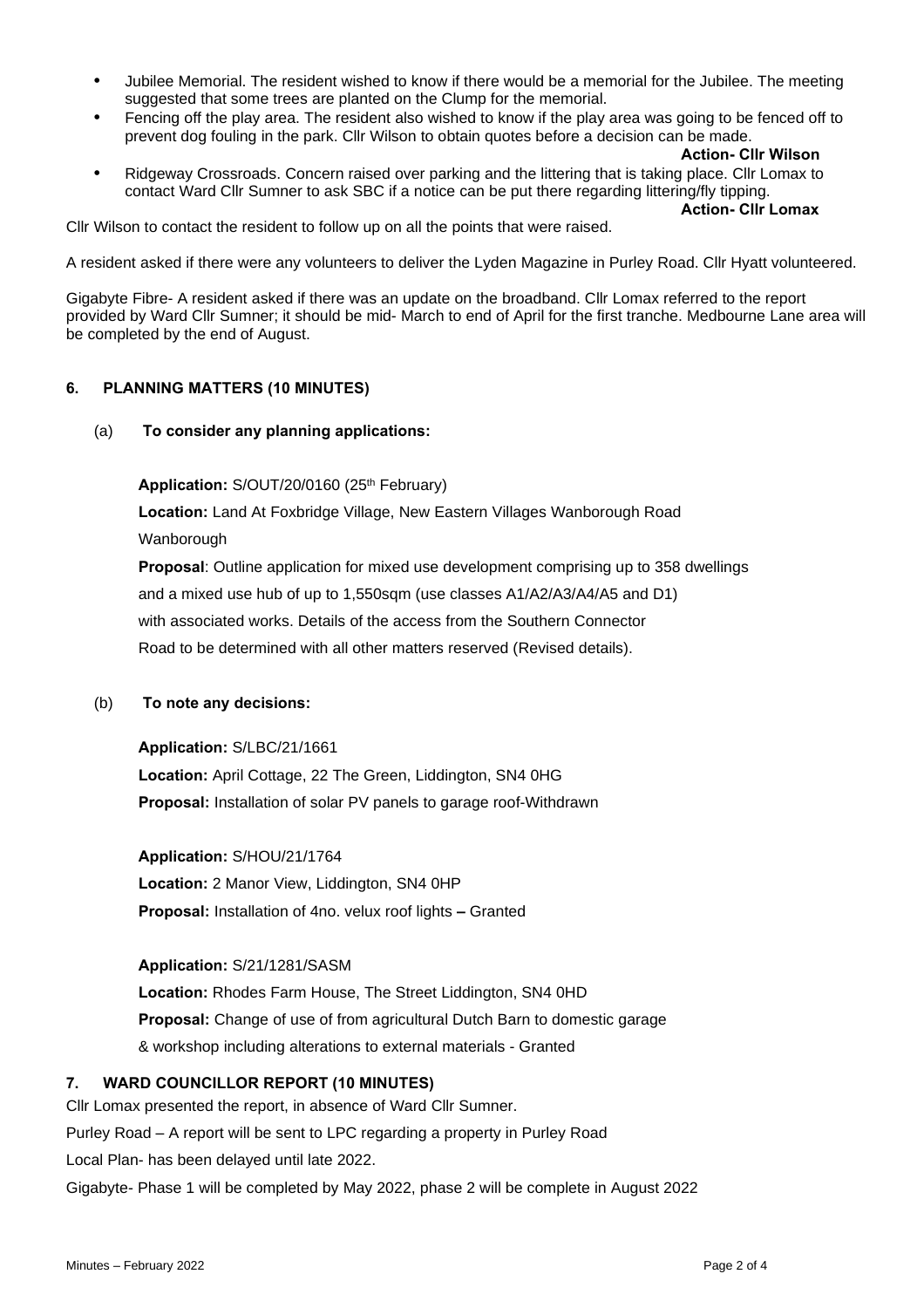# **8. FINANCE (10 MINUTES)**

- **(a) To approve payment of the following invoices**:
	- HMRC- Tax Month 10- £41.80
	- Chairs Allowance £75.00
	- Play Inspections £83.40
	- Bower Bailey Solicitors- £900.00
	- Adams & Watt Monument- £681.60 Query to be raised with Adams & Watt regarding the cost before payment is made
	- Adams & Watt Railings £158.40

**Resolved:** Cllr Lomax proposed approval of the invoices, standing order, recurring payment and ratification of the payments made between meetings. Cllr Hill seconded the proposal and was unanimously agreed.

## **(b) To approve payment of the following Standing Orders:**

- Adams & Watt **–** Annual grass cutting contract **–** January instalment- **£**526.34
- **(c) To approve the following Direct Debits:**
	- **•** Three Mobile phone bill **£**3.00
- **(d) To approve payment of the following recurring payments** • Unlimited web hosting – (18/01/2022- 17/02/2022) - £4.50
- (e) **To ratify payments made between meetings**
	- Salary January £167.00

# **(f) To receive the monthly accounts reconciliation**

**Resolved:** The meeting noted that the accounts were in good order.

## **9. VILLAGE MATTERS (15 MINUTES)**

- a) Annual Play Park Inspection Deferred until the next meeting
- **b)** Allotment Lease **–** Cllr Hyatt confirmed the lease has now been signed by the Diocese and received. Currently being registered at HMLR but this could take some time due to a back log at HMLR. Cllr Hyatt to start the process of renting the allotments. **Action- Cllr Hyatt**
- **c)** Football Pitch Costs Deferred until the new football season in September
- **d)** Football/ Church Issue Matter discussed under item 5
- **e)** Rubber Matting for Play Park- Quotation for £120 + VAT received from Creative Play, to replace the matting on the play equipment and Cllr Bunney to install. The meeting agreed to purchase the matting.

**Action- Clerk**

- **f)** Transfer Deed Update A meeting was held between Cllr Lomax, Cllr Wilson and the Chief Operating Officer at SBC. An agreement was made that a clear list defining responsibilities for LPC and SBC should be generated.
- **g)** Speed Signs permission Granted to move it to Hillside and replace with more modern device. Cllr Lomax suggested the solar panel speed sign could go down the bottom of Purley Road where it would then work. The new Speed sign could then be put the East end of the village and also have one that can be moved around between Purely Road and Medbourne Lane. Cllr Wilson to obtain further information regarding plate recognition devices. LPC to ask for 30mph across the motorway into Badbury. New Highway Code rules do give right of way to pedestrians, cyclists and horse riders **Action- Cllr Lomax/Wilson**
- b) Noticeboard quote for Badbury Park. Three quotations were provided. Decision deferred until next meeting.
- c) Liddington Clump Cllr Wilson and Cllr Hill are attending a meeting with the Landowner to discuss cleaning up of the area and a place that allows people to scatter ashes and place markers but lower down away from the trees.
- d) Closed Church yard money All grass cutting to be done for the whole benefice by one contractor. LPC to ensure the money for the Liddington Closed church yard maintenance comes from SBC to LPPC.
- **h)** Jubilee Celebrations Matter discussed under item 5.
- **i)** Lyden Magazine. LPC is still awaiting the documentation requested. **Action- Cllr Wilson**
- e) Disability Access to PC Meetings In an attempt to ensure full access to your Parish Council meetings it has been decided to hold the Public Session downstairs in the Village Hall and then move to the upper room for the remainder of the business from 7.30pm when the hall is booked out to other users. Obviously, members of the public are permitted to be present throughout the whole of the meeting and are welcome to join the continuance of the meeting upstairs. At present the Village Hall is not available for us to hold the whole of the meeting downstairs. This is good news in that it means our Village Hall is well used but does mean we need to compromise for our Council meetings. The public session will be the first item on the agenda after apologies and declarations of interest. If this doesn't work out, then we may consider meeting earlier to enable the whole meeting to take place downstairs, but this would be subject to all Councillors and the Clerk being able to do so. If you have any views on this, please let us know.
- f) Monument Platform Repairs The area has been fenced off correctly with signage until repairs can be made.